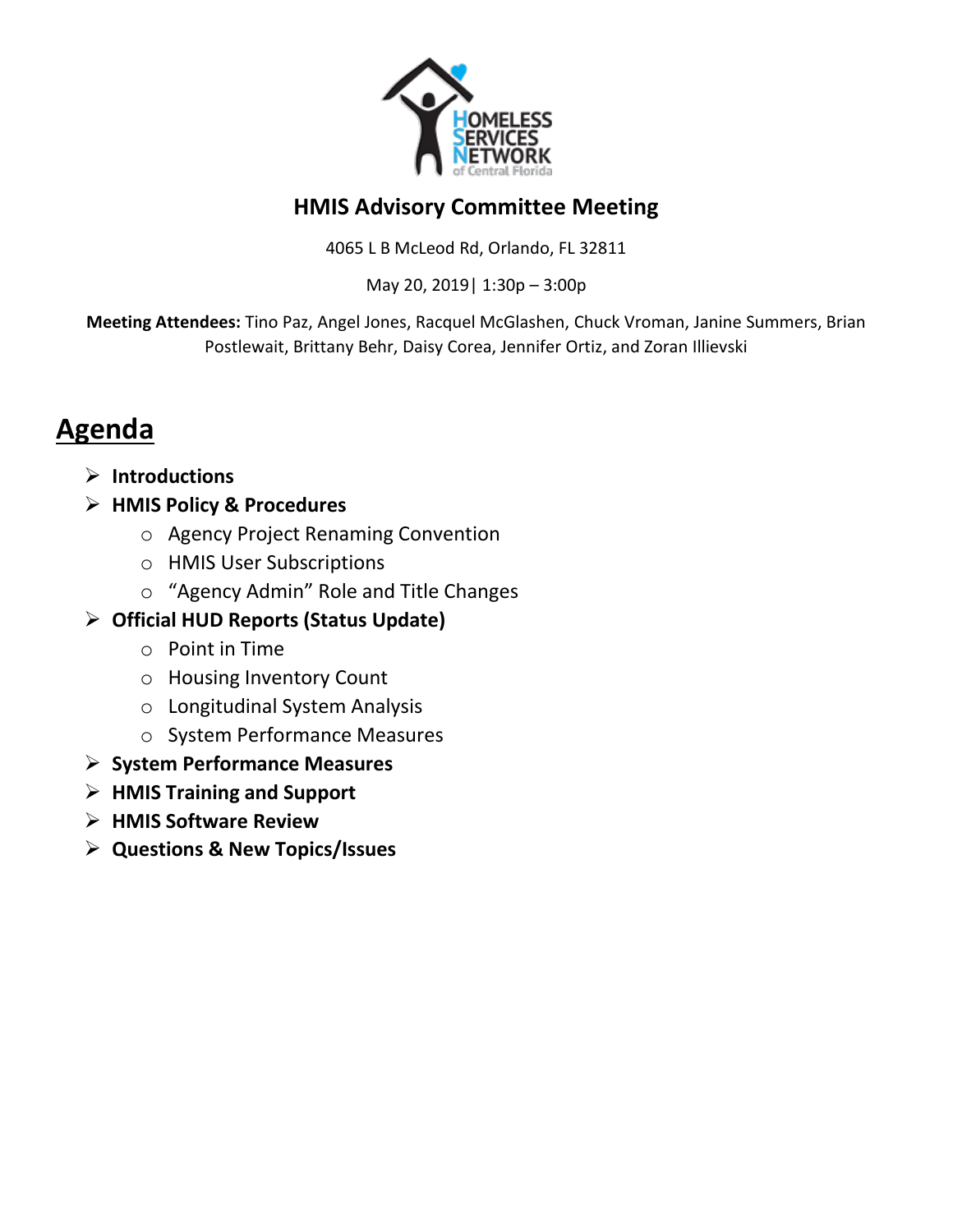## **Meeting Summary**

#### **[Introductions]**

- Meeting lead by Tino Paz, HMIS Operations Manager. Meeting attendees conducted self-introductions.
	- $\circ$  Reminder: Moving forward, HMIS Advisory Committee meeting with be held on a bi-monthly basis as agreed on in the previous meeting. This one is being held to discuss System Performance Measures, which are due to HUD at the end of May.

#### **[HMIS Policies and Procedures]**

- *Agency Project Renaming Convention introduced*
	- o HMIS team are in the process of renaming projects in a structured format. Providers will be contacted prior to the changes taking place. Changes are expected to begin in early June and should be fully implemented by the end of June 2019. Keys things to remember:
		- EDA's will not be affected
		- Reporting will not be affected
		- **Project structure will not be affected (only the project names)**
- *HMIS User Subscriptions*
	- $\circ$  HMIS team has been approved to release a formal user subscription invoicing process to help ensure the HMIS department is effectively funded operationally so that they can continue to fully support all agencies and projects in our CoC. Expected to go in effect on July 1, 2019. The new user subscription billing procedure contains 3 user types:
		- Agency Pay:  $1^{st}$  license charged at the full rate,  $2^{nd}$  and  $3^{rd}$  licenses are discounted at 100%,  $4<sup>th</sup>$  to  $8<sup>th</sup>$  licenses are charged at the full rate, and  $9<sup>th</sup>$  plus subscriptions are charged at a 50% discount.
		- Program Pay: determined by the funding source  $\rightarrow$  pay 100% of the subscription cost for the user(s).
			- Program Pay user subscriptions are generally applied before agency pay user subscriptions as some program pay subscriptions are paid directly by HUD program funding sources, while others include an allowance in the contract leaving agencies responsible for the payment
		- **Breakdown Explained: [CoC FL-507 / HSN HMIS User Subscriptions](https://docs.google.com/presentation/d/1TSXxNba-GSS9rzd_VtUk6FwfCpDkCcy2jvuhvBmwRGk/edit?usp=sharing)**
	- o **Potential Issues**: will more users reduce per user fee? Is this adequate time for agencies to prepare/budget for the additional cost? Can we compare old billing to new billing system? - *Changes to HMIS Agency Administrator's role assignments*
		- o With the new password reset feature, there is no longer a need for local users to have the Agency Admin user rights in Servicepoint. Agency Admin rights are complex and were previously only assigned for password resets.
			- Users requesting these Agency Admin rights will be evaluated on a case-by-case basis.
		- o Moving forward, we will refer to HMIS Agency Liaison (which is a relationship function) vs Agency Admin (which is a ServicePoint specific user setup feature). HMIS Agency Liaison are responsible for:
			- In-depth understanding on data collection requirements
			- Understanding basic project descriptors for all active projects in agency
			- Provide first-line support/guidance to your agency users
			- **E** Communicate regularly with HSN HMIS team
			- Know how to run and use needed reports for monitoring performance/data quality